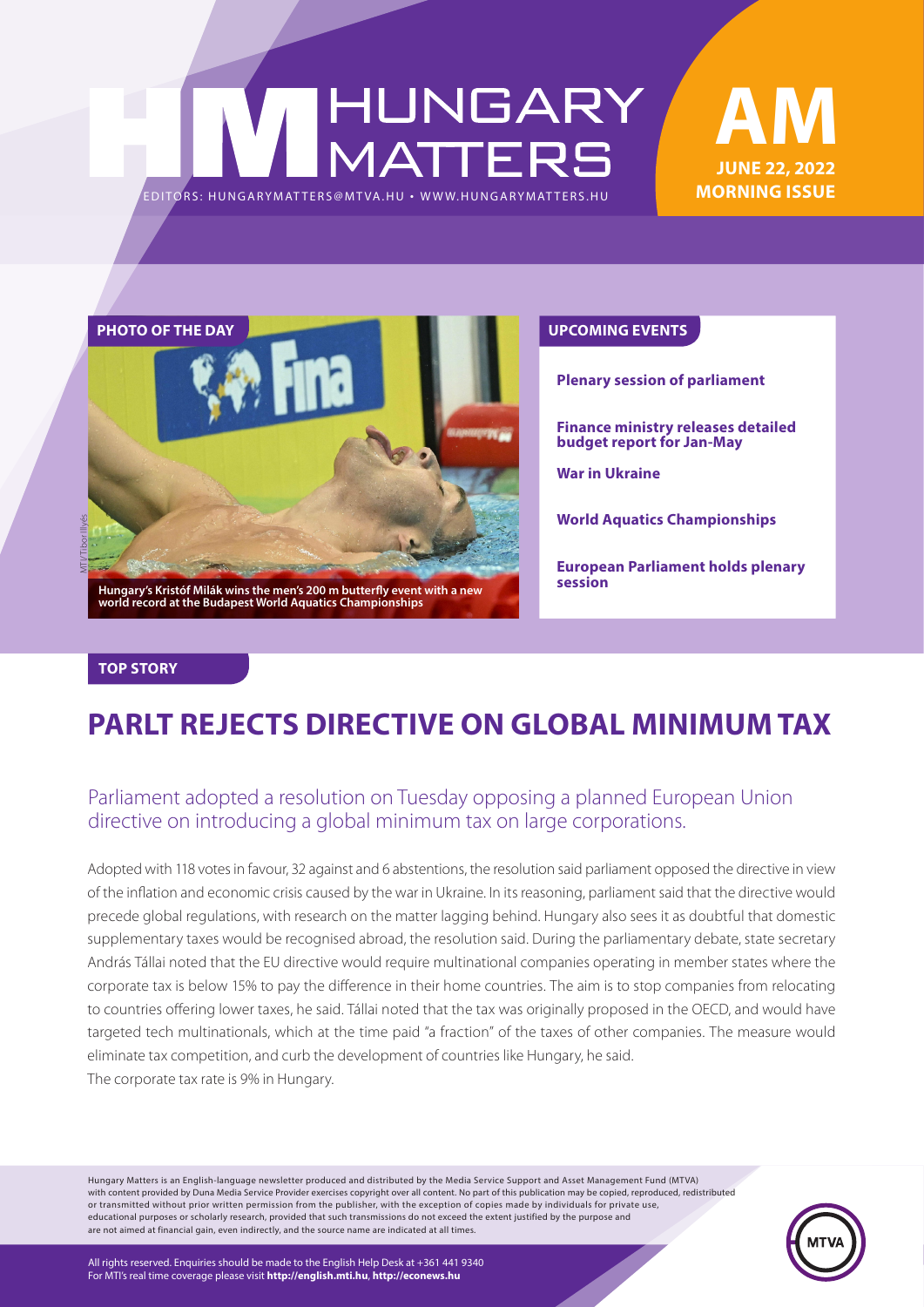#### **ORBÁN-ZELENSKY TALKS: HUNGARY BACKS UKRAINE'S EU ASPIRATIONS**

Volodymyr Zelensky spoke to Viktor Orbán by phone on Tuesday, and their discussion focused on Ukraine's bid to join the European Union and Hungary's welcoming of war refugees, Orbán's press chief told MTI. The Hungarian prime minister underscored Hungary's support for Ukraine's EU candidate status and the removal of bureaucratic obstacles to Ukraine's EU accession, Bertalan Havasi, deputy state secretary for media communications at the Prime Minister's Office, said. Orbán pledged to represent Hungary's stance at this week's EU summit in Brussels. Orbán noted that the country has now welcomed almost 800,000 Ukrainian refugees, and it is prepared to cooperate in further energy projects as well as the rail transport of Ukrainian grain. Hungary will also host an even higher number of Ukrainian students, he told his counterpart. On behalf of the Ukrainian people, Zelensky thanked the Hungarian people for their help, Havasi said.

#### **GOVT SPOX: NO MEMBER STATE SHOULD BE PENALISED IN THE NAME OF EU UNITY**

Hungary was the first central European country to support Ukraine's integration into the European Union, but Hungary will also continue to stand up for its own interests, especially in energy policy, the state secretary responsible for international communication and relations, told Italian news channel Sky Tg24 on Monday. During the accession process, Kyiv will have to comply with the same conditions as every other EU candidate state, Zoltán Kovács said. Hungary will continue to stand up for its interests and will not cross certain "red lines", such insisting on its energy policy and respect of the religious freedom of the members of the Russian Orthodox Church, he said.

Sanctions will only work if they harm the target country, he said, adding that Europe was smarting from sanctions imposed on Russia, and the situation may worsen in the coming period. Kovács accused the European Union of having "blackmailed" Hungary on a number occasions before the war started, and he called on the EU to stop "penalising member states". European unity should be manifest in foreign affairs, while the decisions of member states and their voters should be respected, he added.

#### **MENCZER: GLOBAL MINIMUM TAX WOULD JEOPARDISE JOBS IN HUNGARY**

Hungary rejects plans to introduce a global minimum tax as it would jeopardise jobs, Tamás Menczer, state secretary at the foreign ministry, told public broadcaster M1. The

introduction of the tax which the European Union favours would undermine the government's taxcutting policy, Menczer said. He said such a measure would involve raising the corporate tax from 9% to 15%, weighing on producers "rather than on global tech companies that generally don't like paying taxes".

#### **JUSTICE MINISTRY: GOVT REJECTS RYANAIR PASSING WINDFALL TAX ON TO CUSTOMERS**

The justice ministry on Tuesday rejected what it called low-cost airline Ryanair's attempt to pass the recently introduced windfall tax on to customers, saying the company was after further excessive profits. The ministry called it "preposterous" that Ryanair had raised prices retroactively on tickets purchased before the tax on excessive profits was introduced. Companies should assume the burden of the tax without placing it on Hungarians "who shouldn't be made to pay the price of war", the statement said. The ministry also called on Ryanair to apologise "for its tone towards the Hungarian government" which, it added, seemed typical of its tone towards passengers, too, judging by their complaints. To prevent any further breaches of the law, an investigation is being pursued in view of the large number and weight of complaints, the statement said, adding that growing demand for travel after the coronavirus pandemic

Hungary Matters is an English-language newsletter produced and distributed by the Media Service Support and Asset Management Fund (MTVA) with content provided by Duna Media Service Provider exercises copyright over all content. No part of this publication may be copied, reproduced, redistributed or transmitted without prior written permission from the publisher, with the exception of copies made by individuals for private use, educational purposes or scholarly research, provided that such transmissions do not exceed the extent justified by the purpose and are not aimed at financial gain, even indirectly, and the source name are indicated at all times.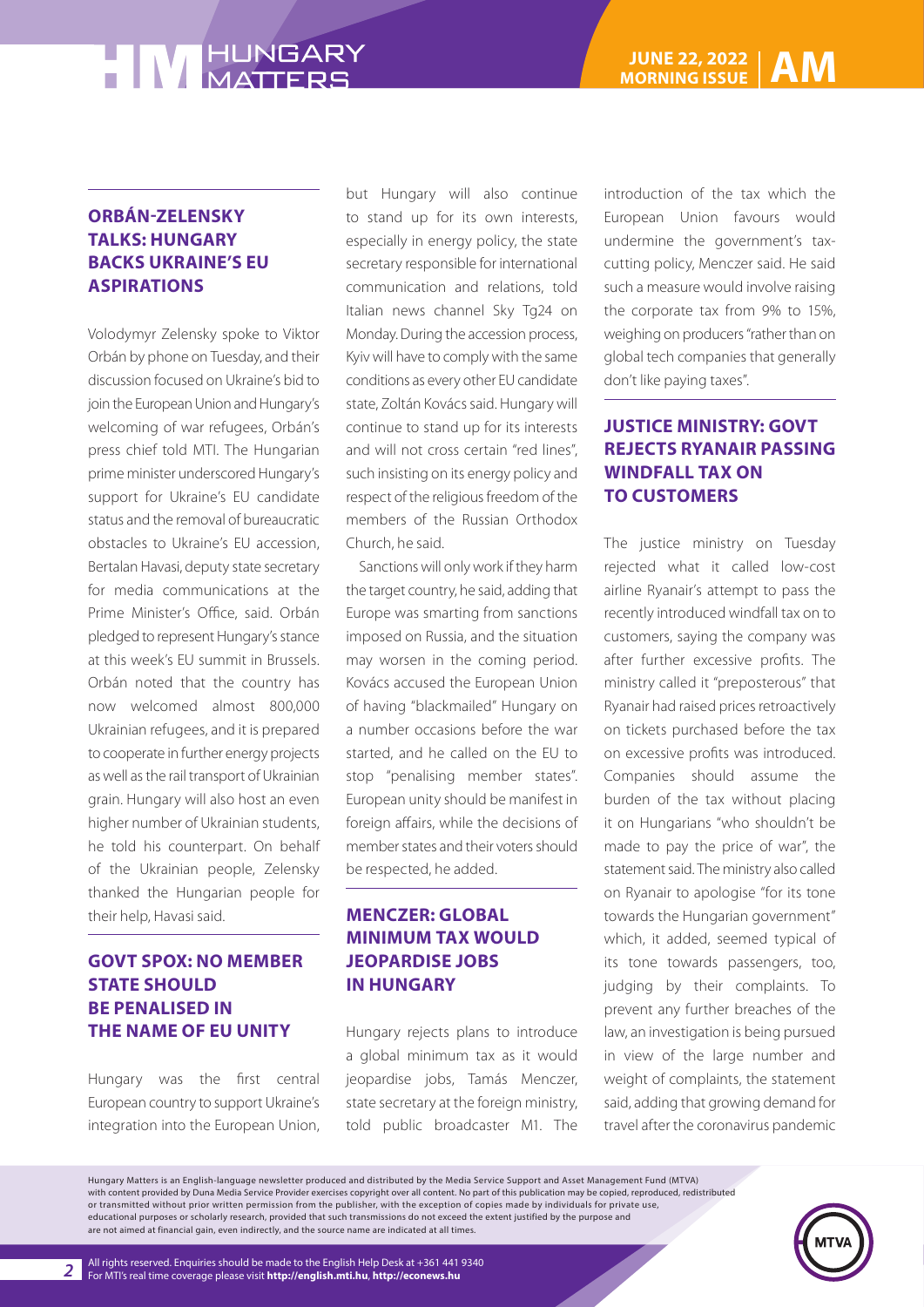could result in more abuses with regard to passengers. The minister responsible for consumer protection is also launching an investigation of the company, it added.

#### **SZIJJÁRTÓ: HUNGARY'S ENERGY SUPPLIES REMAIN SECURE**

Hungary's energy supplies remain secure even though deliveries of Russian gas to the country are currently at 88% of the contracted volume due to technical problems with the European pipeline system, Foreign Minister Péter Szijjártó said, adding that Russia would make up for the delivery shortfall. The amount of gas deliveries to western Europe is down significantly in recent days because the equipment needed to operate the pipeline system which had required maintenance could not been returned on time due to the sanctions imposed on Russia, the foreign ministry cited Szijjártó as saying after a phone call with Alexander Novak, Russia's deputy prime minister in charge of energy. Szijjártó said Hungary was receiving 88% of the gas supplies it is supposed to get from Russia, accounting for roughly 10.6 million cubic metres instead of 12 million cubic metres per day. The minister added that Hungary's energy security was not compromised.

Deliveries from the south are uninterrupted, with Hungary receiving a daily 9.4 cubic metres of gas via Turkey, Bulgaria and Serbia. The technical problem has, however, caused deliveries to slow slightly from the direction of Austria, he added. Szijjártó said Novak had assured him that Russia's Gazprom would make up for the delivery shortfall in line with its gas supply contract with Hungary. He said the Hungarian government had asked that Gazprom ensure the deliveries via the southern pipeline route, on which the sides will hold technical consultations. The southern corridor gives Hungary a great deal of security as gas deliveries are uninterrupted via that route, Szijjártó said, adding that it had again been made clear that Hungary had made the right decision to sign a long-term gas supply agreement with Moscow last year.

#### **NÉMETH: EC DENYING GEORGIA CANDIDATE STATUS 'REGRETTABLE'**

Zsolt Németh, the head of parliament's foreign affairs committee, has welcomed the European Commission's decision to recommend granting EU candidate status to Ukraine and Moldova, but said it was "regrettable" that it has recommended that Georgia be denied candidate status. Speaking to MTI by phone from the sidelines of a summer session of the Council of Europe's Parliamentary Assembly (PACE) in Strasbourg, Németh called the EC's position on Georgia's bid "unacceptable" and "shocking". Németh, the head of the Hungarian delegation in Strasbourg, said that the EC's decision to "grant EU candidate

status to Ukraine and Moldova is an important step also from the point of view that in addition to several countries in the Western Balkans, those two neighbouring countries have also been offered the perspective of European integration". He expressed hope that Ukraine's and Moldova's perspectives of European integration will not draw less support and appreciation than criticism because of the EC's simultaneous decision not to recommend candidate status for Georgia. "In the current situation, the only viable solution is to give new impetus to building a common European future," Németh said, underlining the importance of a focus given to the perspective of European integration. He also welcomed that in connection with the war in Ukraine, Finland's and Sweden's NATO accession "has gained serious momentum" and that the EC has also flagged holding a fourth summit.

#### **PÁRBESZÉD SUPPORTS GLOBAL MINIMUM TAX**

The opposition Párbeszéd party supports the introduction of the global minimum tax for large corporations, a party lawmaker said on Tuesday, in response to ruling Fidesz's proposal that parliament should reject the European Union's bid to introduce the measure. Párbeszéd lawmaker András Jámbor noted at an online press briefing on Tuesday that the ruling parties had earlier supported the global minimum tax. Corporations

Hungary Matters is an English-language newsletter produced and distributed by the Media Service Support and Asset Management Fund (MTVA) with content provided by Duna Media Service Provider exercises copyright over all content. No part of this publication may be copied, reproduced, redistributed or transmitted without prior written permission from the publisher, with the exception of copies made by individuals for private use, educational purposes or scholarly research, provided that such transmissions do not exceed the extent justified by the purpose and are not aimed at financial gain, even indirectly, and the source name are indicated at all times.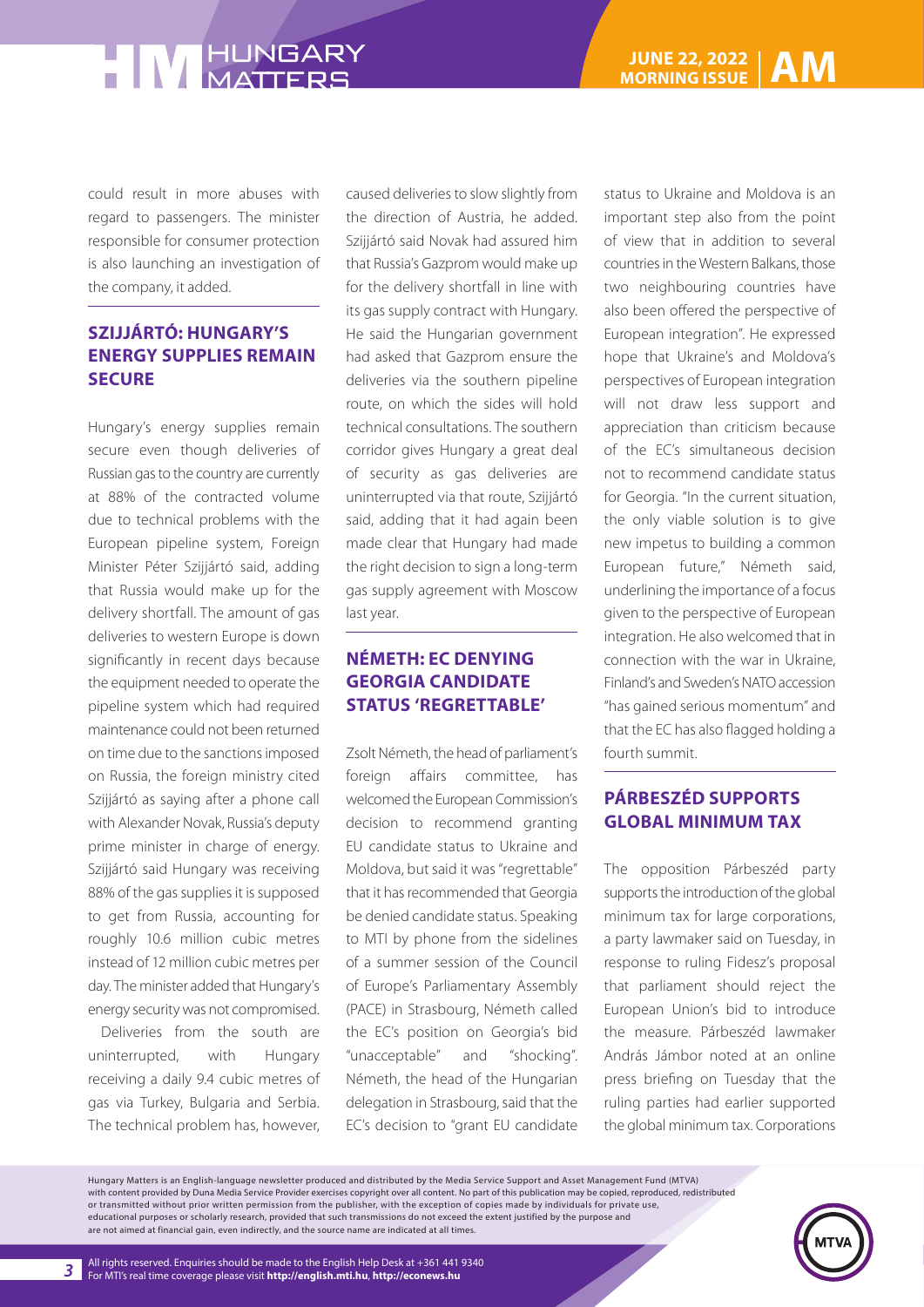must be taxed so they pay their share in financing services for Hungarian citizens, Jámbor said, and they should be taxed globally so no country is forced into a race to the bottom in tax policy, he said.

#### **COE PRAISES HUNGARY'S 'FAIR AND EFFECTIVE' ASYLUM PROCEDURE**

Dunja Mijatović, human rights commissioner of the Council of Europe, has praised Hungary's "fair and effective" asylum procedure and open-border policy towards refugees fleeing the war in Ukraine. In a letter addressed to Interior Minister Sándor Pintér, Mijatović expressed "deep appreciation for the solidarity and generosity" the Hungarian authorities and the Hungarian people have shown towards refugees from Ukraine. The commissioner said she understood that the vast majority of those fleeing Ukraine had "merely transited" Hungary and that Hungary had only received around 23,000 registrations for temporary protection by June 1.

Mijatović said this constituted "a rather low proportion of the almost 700,000 entries from Ukraine" that were reported by the Hungarian authorities in that same period, and raised the concern that those fleeing may be receiving insufficient information about the protection options available to them in Hungary. She also said that several Roma rights organisations had voiced complaints in border towns and Budapest about

discriminatory attitudes at refugee shelters and when receiving assistance. "I would like to reiterate that the provision of assistance and effective access to rights must be ensured to everyone in a nondiscriminatory manner and encourage you to strengthen your efforts to guarantee that the specific vulnerabilities and difficulties of Roma are adequately taken into account," Mijatović wrote.

The commissioner called on the Hungarian authorities to acknowledge, value and support the activities of civil groups in order to ensure that essential legal advice and information is provided to all those in need. Meanwhile, Mijatović said she was "deeply concerned" by the situations of third-country citizens and stateless individuals who she said had been excluded from the temporary protection scheme and had no possibility to apply for asylum because of the state of crisis due to mass migration declared in Hungary in 2015. She said that the humanitarian residence permits issued to the people in question did not provide them with any benefits and they had "no legal certainty of a lasting protection perspective". She said Hungary's current legislative framework would require such people to travel to Kyiv and make an appointment at the Hungarian embassy there to declare their intention to seek asylum in Hungary "if they are not to be expelled to Serbia".

"This situation demonstrates, in my view, the inadequacy and unsustainability of the legislative framework related to asylum currently in place in Hungary," Mijatović wrote. The commissioner also said it was "regrettable and particularly problematic" that "the sustained rhetoric by government officials" differentiated Ukrainians as "real refugees" and portrayed those fleeing atrocities and war elsewhere as economic migrants. She said this went against the core principle that human rights exist to protect everyone in the same way irrespective of national or ethnic origin, skin colour or belief.

#### **POTÁPI: SUPPORTING UKRAINE'S EU CANDIDACY IN HUNGARY'S NATIONAL INTEREST**

Supporting Ukraine in its endeavours to receive European Union candidate status is "in Hungary's interest as regards its policy for Hungarian communities abroad," János Árpád Potápi, state secretary at the Prime Minister's Office, said on Tuesday. It is in Hungary's interest that Ukraine should be a "sovereign, balanced and democratic state governed by the rule of law in which ethnic minorities -- Transcarpathian Hungarians included -- live in peace and security in their homeland", Potápi said on Facebook. The Hungarian government will support Ukraine in a vote on the matter during an EU summit set for June 23-24, the state secretary said. Also, efforts are being made to support Hungarians in Transcarpathia, with the

Hungary Matters is an English-language newsletter produced and distributed by the Media Service Support and Asset Management Fund (MTVA) with content provided by Duna Media Service Provider exercises copyright over all content. No part of this publication may be copied, reproduced, redistributed or transmitted without prior written permission from the publisher, with the exception of copies made by individuals for private use, educational purposes or scholarly research, provided that such transmissions do not exceed the extent justified by the purpose and are not aimed at financial gain, even indirectly, and the source name are indicated at all times.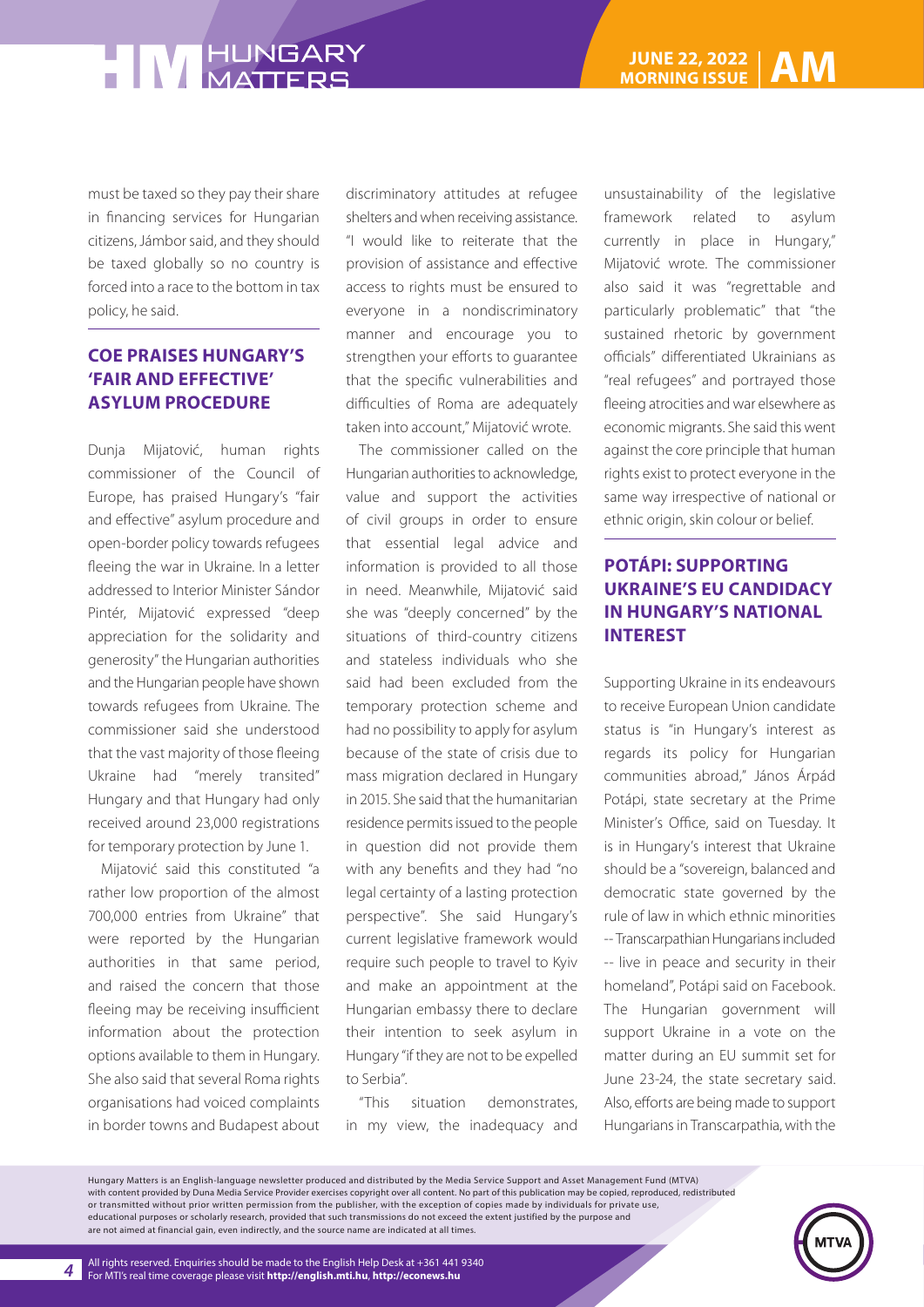announcement of a social programme for Transcarpathia aimed at preventing Hungarians living there from leaving their homeland and prospering locally despite the exceptionally difficult situation.

#### **EUROPEAN JEWISH ASSOCIATION HONOURS INTERIOR MINISTER**

The European Jewish Association (EJA) has awarded a prize to Interior Minister Sándor Pintér for improving public safety and his role in the fight against anti-Semitism, the Unified Hungarian Jewish Congregation (EMIH) said on Tuesday. The award was presented by EJA President Rabbi Menachem Margolin, the statement said. At his annual conference held in Budapest on Monday, EJA presented a comparative study indicating that Hungary was the second "friendliest" European state to Jews after Italy, based on surveys on the community's sense of safety, as well as attitudes against anti-Semitism and the expression of anti-Israel sentiments.

EJA Director Alex Benjamin praised Pintér's achievements and the efforts of the Hungarian government. Cooperation between law enforcement agencies and Jewish organisation has flourished on his watch, and the government maintains a zero-tolerance policy against anti-Semitism, he said. Besides enshrining the protection of the dignity of communities in the Fundamental Law, the government has adopted a number of measures to protect minorities from hate speech and to educate law enforcement officers on hate crimes, the statement said.

#### **SZIJJÁRTÓ: AUDI TO BUILD NEW ELECTRIC ENGINE PLANT IN NW HUNGARY**

Audi is investing 120 billion forints (EUR 301m) to build a new plant turning out electric motors for Volkswagen Group cars in Győr, in north-western Hungary, Péter Szijjártó, the minister of foreign affairs and trade, announced on Tuesday. The investment, which is supported by an 8.5 billion forint government grant, will create 500 jobs, he said, adding that production is slated to start in 2025. The plant will turn out multiple parts for innovative MEB ECO electric motors designed for smaller Volkswagen Group vehicles, he said. In his speech at the event, Szijjártó said car manufacturing had developed by leaps and bounds in the past twelve years in Hungary, becoming the "backbone of the Hungarian economy". The sector's production value was 9,400 billion forints in 2021, up from 3,600 billion in 2010, he said. Despite global economic challenges, it reached 3,500 billion forints in the first four months this year, and 158,000 Hungarians are employed in the sector, up from 86,000 in 2010, he added. With 90% of production exported, Hungary is the 20th biggest car exporter in the world, he said. Audi is one of the largest players in the field, employing 13,000 Hungarians and ensuring

livelihoods for some 25,000 families, he said. Audi, which turned out a record 171,000 cars in Hungary last year, has aided Hungary's government in "a revolutionary transition of the automotive sector" by starting the mass production of electric motors in 2018, he said. German investors employ some 300,000 people in Hungary, and bilateral trade between the two countries has reached a record 60 billion euros, he said.

#### **SZIJJÁRTÓ: HUNGARY WON'T MAKE ANY CONCESSIONS ON ENERGY SECURITY**

Hungary will not make "any concessions" when it comes to the country's energy security, the minister of foreign affairs and trade said on Tuesday. Addressing the inauguration ceremony of ExxonMobil Hungary's new Budapest offices, Péter Szijjártó said it was too soon to say whether rising energy prices could be curbed in the short to medium term. The whole of Europe, he noted, saw a doubling of vehicle fuel prices and gas prices "increasing four or five-fold" due to the war in Ukraine and Russian sanctions. But Hungarians "must not be made to pay the price of the war," a foreign ministry statement quoted the minister as saying.

The government is trying to ensure that the country is as independent as possible from the uncertainties of global energy markets and its "extreme price swings", Szijjártó said, mentioning

Hungary Matters is an English-language newsletter produced and distributed by the Media Service Support and Asset Management Fund (MTVA) with content provided by Duna Media Service Provider exercises copyright over all content. No part of this publication may be copied, reproduced, redistributed or transmitted without prior written permission from the publisher, with the exception of copies made by individuals for private use, educational purposes or scholarly research, provided that such transmissions do not exceed the extent justified by the purpose and are not aimed at financial gain, even indirectly, and the source name are indicated at all times.